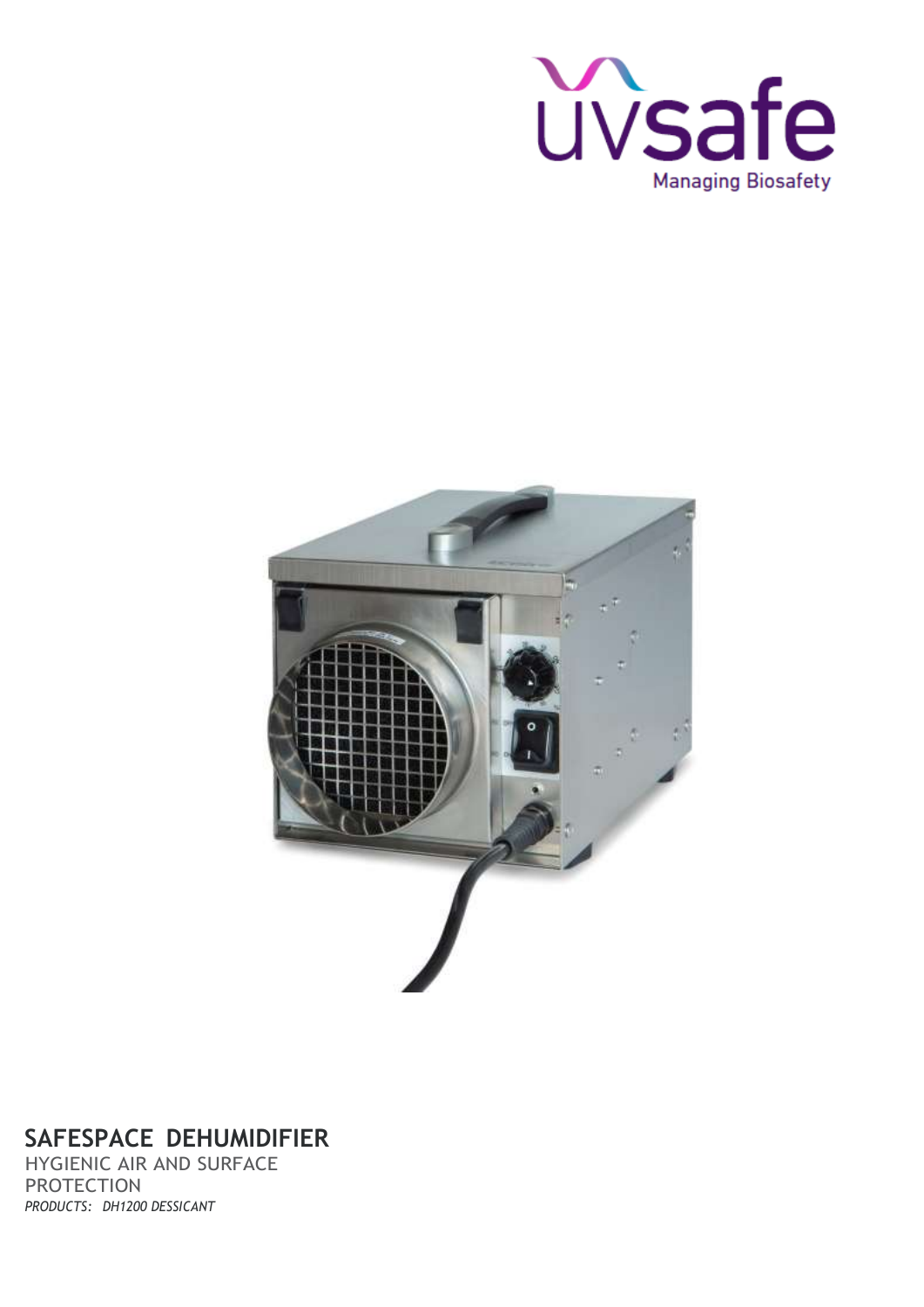## **DH1200 INOX DryFan 12L Stainless Steel Desiccant Dehumidifier**

Stainless steel. 220V supply 50 Hz that can be run off a 12V DC-220V AC converters or 110V to 220V transformers, auto power reset in case of power supply interruption.

"3-hole" technology commercial desiccant dehumidifier;

water removal 12 liters maximum extraction.

Operating range from -20°C up 40°C maximum room temperature for continuous drying applications, with 124 m3/hr air volume capacity (124 m3/hr – Process / 20m3/hr – exhaust air flow). Highly efficient, very quiet fan operation and yet low energy consumption in use for large moisture extraction capacity. 52dB Process air in 125mm –

Process air out 125mm – Exhaust air 40mm**›**